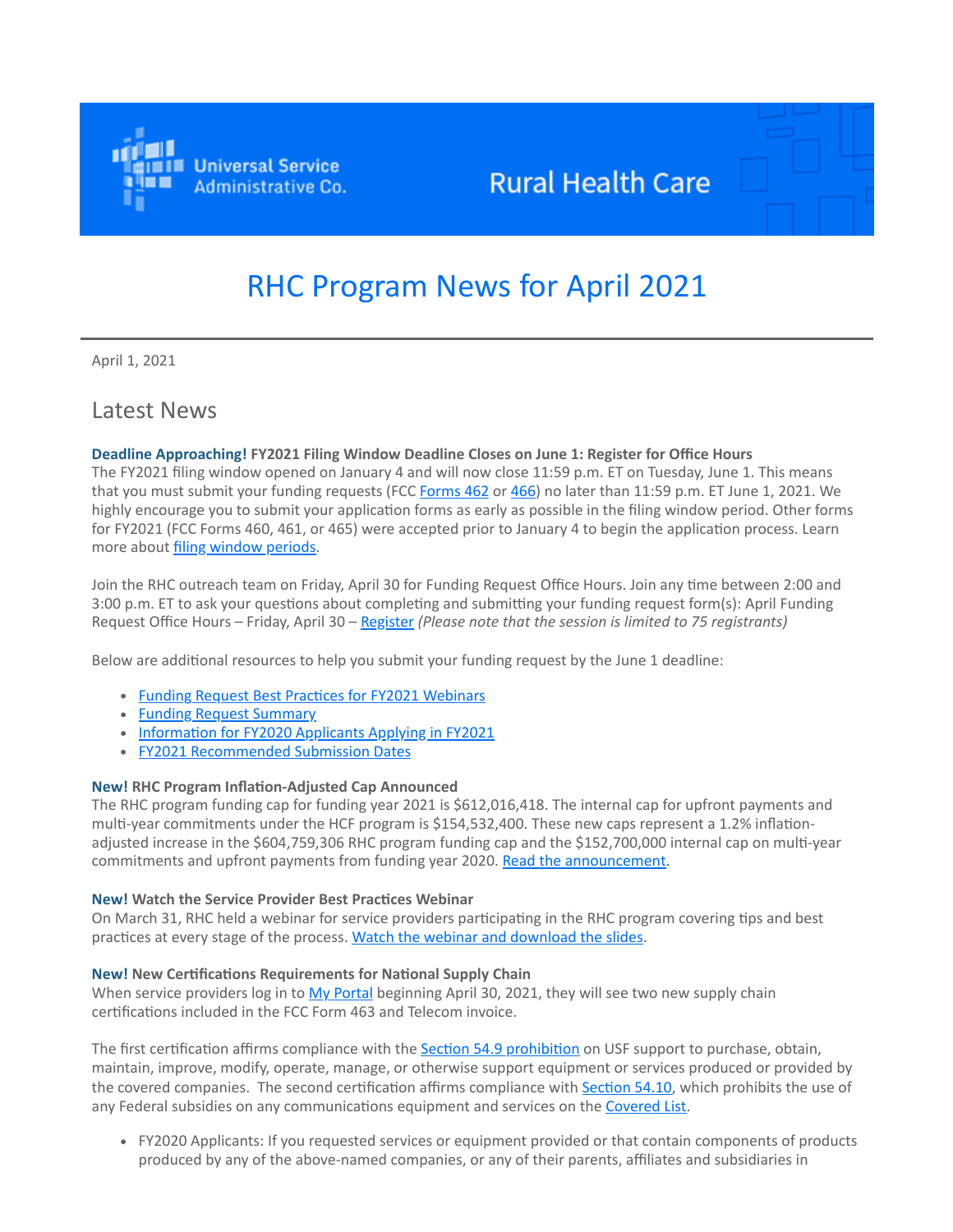FY2020, you cannot invoice for these funds. Instead, you should immediately request a [service substitution](https://click.outreach.usac.org/?qs=b299280658773fbe57493f29e238dd7cd5ee6946358c23048cac61ac3147b1de590fb2186f01fd0603f6d1e2b3b8b07d1fcd62572658d225) prior to invoicing in order to ensure complete program compliance.

FY2021 Applicants: As you proceed with competitive bidding and submitting funding requests forms, please ensure you are not requesting funding for services or equipment from any of the above-named companies, or any of their parents, affiliates and subsidiaries.

Upcoming Audits: In addition, beginning this summer, USAC will conduct audits of compliance with the supply chain rules. To help you prepare, USAC will host a series of webinars so that you can learn more about what to expect if you are selected for an audit.

Service providers who participate in multiple USF programs must also complete these annual certifications for each other program (i.e., E-rate, High Cost, and Lifeline) in which they participate. For additional information and FCC form due dates, visit USAC's **[Supply Chain](https://click.outreach.usac.org/?qs=b299280658773fbe4fa6ac2cdde2251c1afe7aa5fce7a5982e244deeb2cf63ad68f00e3d25f352d836aa40f62ba05f521eb59b1c9c5f2593)** webpage.

### **Reminder: Invoicing Best Practices**

Please keep in mind that once you receive an approved funding commitment you should follow the necessary steps to invoice prior to your invoicing deadline(s):

- **FY2019 applicants**: Last year, the FCC released two invoicing deadline waivers to HCF program applicants, resulting in many FY2019 FRNs having March or June invoicing deadlines (read [Order 20-345](https://click.outreach.usac.org/?qs=b299280658773fbee12932d41a3944c460696f4428b117f62d26f622de3eeede277267cd532797ff9cc1f0a2da75edd18a894694fb69bb4c) and Order 201092). To see if your HCP has an upcoming FY2019 invoicing dead[l](https://click.outreach.usac.org/?qs=b299280658773fbef7fe99249589ba34fe0159c28514c254138a89e7ec7c7b0954dec54f39490e19ab8cc736f40348f169e685c365984646)ine, use the *Invoice Deadline Lookup Tool* or view your deadline in My Portal. As a reminder, the HCF invoicing process is a joint process between the HCP and its service provider. For information on how to file your FCC Form 463, watch the FY2019 Invoicing Best Practices Webinar.
- **FY2020 applicants**: New invoicing guidelines adopted in FCC [Report and Order 19-78](https://click.outreach.usac.org/?qs=b299280658773fbea99f4b1afde6346fff7e6450fac44d11ad467f9da4cdded73de1cfc9ed3af558ab0f07b98c3bf5e890793d6d23557a55) became effective beginning with FY2020 applicants. The invoicing deadline will be four months (120 days) from the service delivery deadline in both the HCF and Telecom programs. Please be sure to respond to any invoicing Information Requests by the 14-calendar day deadline listed in the email. For more information please see the **HCF** invoice page and [Telecom invoice page](https://click.outreach.usac.org/?qs=b299280658773fbe38629fbb5c994851def2df50fd8610d507f0b48efd97cfddb6bf87229f75cc07a419f85b1201f2e3b48309b0e88b2a38).

### New for FY2021

### **Reminder for Telecom Program Applicants in the State of Alaska**

On January 19, the FCC released [DA 21-83](https://click.outreach.usac.org/?qs=b299280658773fbeb1ef09f54facce4481da1fc4b61ee5f34266c0eefe7ab87e93964351c14777975388a0ede7d90277602cfc53cccd3c08), waiving the requirement for health care providers located in Alaska to use the Telecom program Rates Database for determining rural rates. FY2021 applicants will submit their FCC Form(s) 466 using the prior Telecom program rules for determining the rural rate (e.g., selecting [Methods 1, 2, or 3](https://click.outreach.usac.org/?qs=b299280658773fbec25f4de405f15c72e54619bf896a1e4304e81b44ee5d7fb7a5afab4766910da7508f01f70abf550e1cd3212c1f3467ae) ). The FCC will also allow the use of the most recent rural rate that has been approved for the same service at the same facility for rates approved within the past three funding years. For details on how to file an FCC Form 466 using the prior methods, watch our **FY2020 Telecom Funding Request Best Practices Webinar**.

Please note, this waiver does not apply to urban rate calculations, and applicants in Alaska must still use the Rates Database to determine urban rates for health care providers.

### Important Reminders

### **Effective Now: FCC DA 20-1420 Certain Rule Changes to be Implemented in FY2020**

FCC [Order DA 20-1420](https://click.outreach.usac.org/?qs=b299280658773fbe0e1906947e1368b649373ced7611c03c363d5415f4d1a90445ac55f4d2622f1f3c4883672483398d8b999eff01a39f1f) implemented certain rule changes mid-funding year (FY) 2020 that were previously slated for FY2021. The FCC recognizes that making these rules effective mid-FY2020 will provide helpful flexibility to health care providers during the current funding year. Please note, this Order became effective on March 15, 2021, read more in the [Federal Register](https://click.outreach.usac.org/?qs=b299280658773fbe376a92bb1c3d8c71f57eaad71d832d6cdb18bca16c0c645d2522930a8d4eca0cbd835790c5e41c28b95e5b5e7d48b1c0). The Order accelerates the effective dates of the following rule changes:

- Extending site and service substitutions to Telecom program applicants
- Amending the SPIN change process to allow for corrective and operational changes across both the HCF and Telecom programs
- Establishing a service delivery deadline of June 30 while permitting a one-year extension of the service delivery deadline for non-recurring services
- Permitting a one-time 120-day invoice filing extension

[To request any of the above actions on your approved FY2020 funding commitment, please email RHC-](mailto:RHC-Assist@usac.org?subject=)Assist@usac.org with your Funding Request Number (FRN) and the desired request in the subject line of your email.